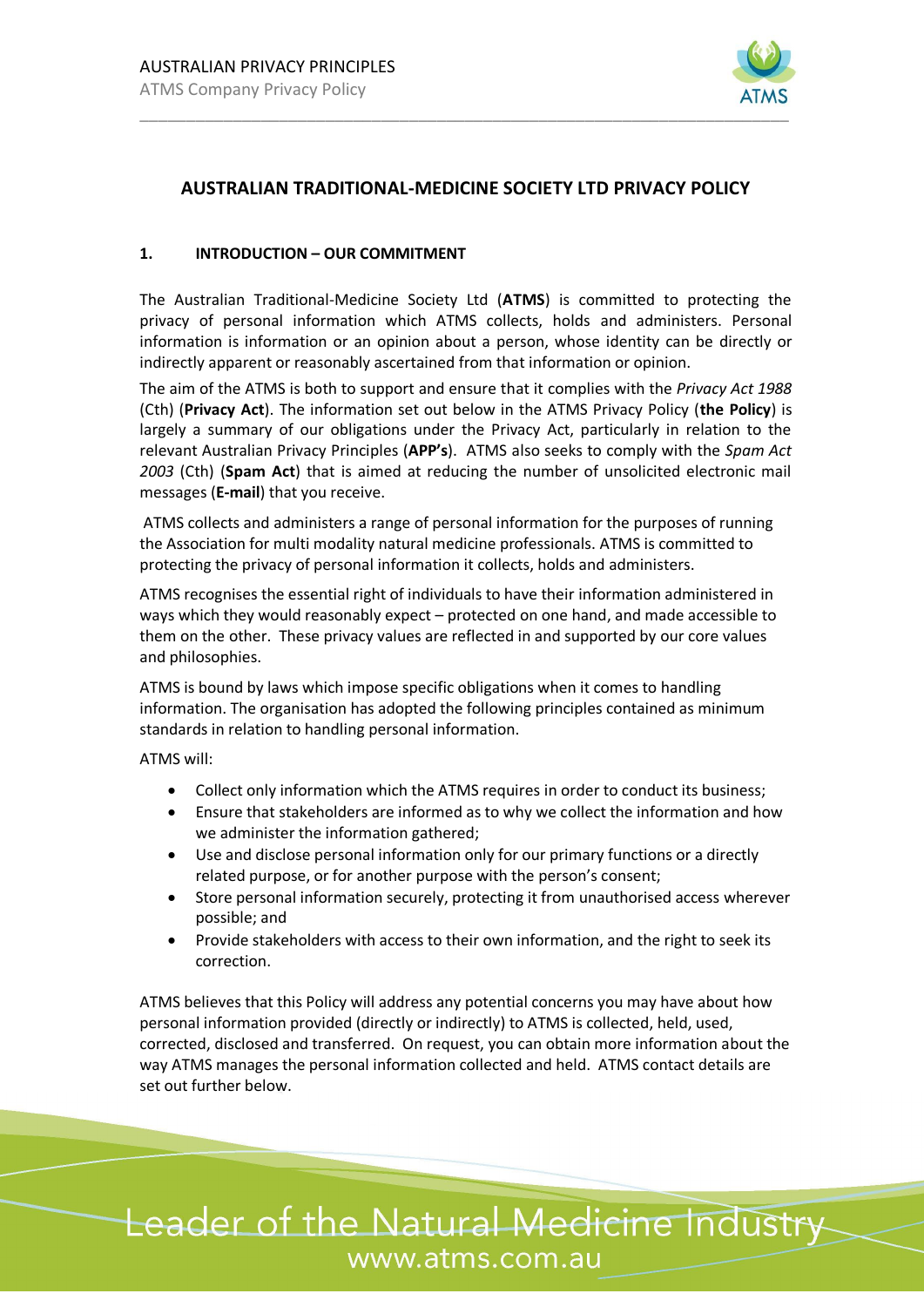

## **2. COLLECTION**

In the course of our activities ATMS will collect and hold personal information such as (without limitation) details on ATMS members, seminar and meeting attendees and course providers. Personal information may also be collected when individuals provide personal information on the ATMS website and information that is intended for publication by ATMS.

Personal information may be collected by ATMS in a number of circumstances, including when an individual:

- makes an enquiry with us via email or telephone;
- visits our website;
- attends an event hosted by us; or
- applies to work with us.

If you do not provide the information requested by ATMS, we may not be able to provide you with our services. Where reasonable and practicable we will only collect personal information about you, from you.

Wherever it is lawful and practicable we will give you the option of not identifying yourself or not providing personal information when entering transactions with us. However failure to provide full and complete information we require may mean we are unable to provide services to you fully and properly.

#### **3. USE AND DISCLOSURE**

ATMS will use your personal information for the purpose for which it has been provided, for reasonably related secondary purposes, any other purpose you have consented to and any other purpose permitted under the Privacy Act. This may include using your personal information for the following purposes:

- to provide you with the products or services you requested;
- to assess, process and manage your application to work with us; or
- for complaints handling or data analytics purposes.

By providing us with your personal information, you consent to us disclosing your information to such entities without obtaining your consent on a case by case basis.

In order to fulfill the purposes set out above we may provide access to your personal information to third parties with whom we have a business relationship, for example, those who participate in or arrange conferences. You accept that not all recipients of your information may have privacy policies equivalent to ATMS' and you consent to the disclosure of your personal information for those purposes.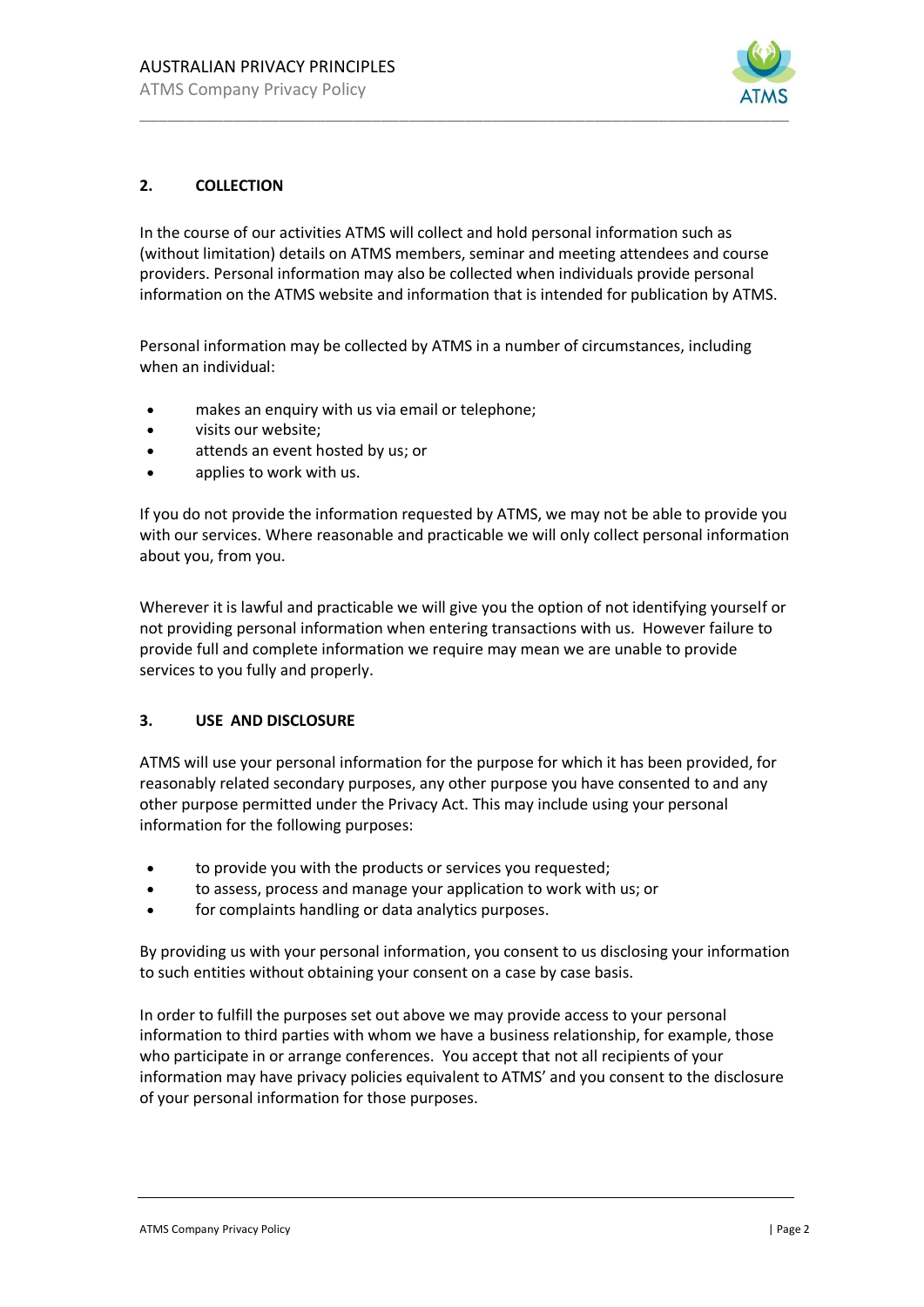

We may from time to time transfer personal information outside Australia in accordance with the Privacy Act to countries whose privacy laws do not provide the same level of protection as Australia's privacy laws. For example, we may transfer your personal information to the United Kingdom. We may also use cloud storage and IT servers that are located offshore.

By providing us with your personal information, you consent to us disclosing your information to entities located outside Australia and, when permitted by law to do so, on the basis that we are not required to take such steps as are reasonable in the circumstances to ensure that any overseas recipient complies with Australian privacy laws in relation to your information.

## **4. DIRECT MARKETING**

ATMS may contact you via mail, telephone, e-mail, or through social media, to provide you with information and updates on ATMS services available to our members. When you become our member, or sign up to our newsletter updates you consent to us using your personal information for direct marketing purposes. This consent can be withdrawn at any time.

If you do not wish to receive marketing information, you may at any time decline to receive such information by contacting our Privacy Contacts using the contact details below. We will not charge you for giving effect to your request and will take all reasonable steps to meet your request at the earliest possible opportunity.

In accordance with the *Spam Act,* all commercial emails from ATMS (i.e. ATMS newsletter and email list) will enable you to unsubscribe from that particular type of email from ATMS and you can unsubscribe at any time. Until you unsubscribe you will continue to receive emails from ATMS.

## **5. DATA QUALITY, SECURITY AND RETENTION**

ATMS will take reasonable steps to ensure the personal information collected is accurate, complete, up to date, and relevant to the functions we perform. ATMS will use its best endeavours to:

- Safeguard and protect the personal information we collect and store against misuse, loss, unauthorised access and modification;
- Destroy or permanently de-identify any personal information that is no longer needed by the ATMS.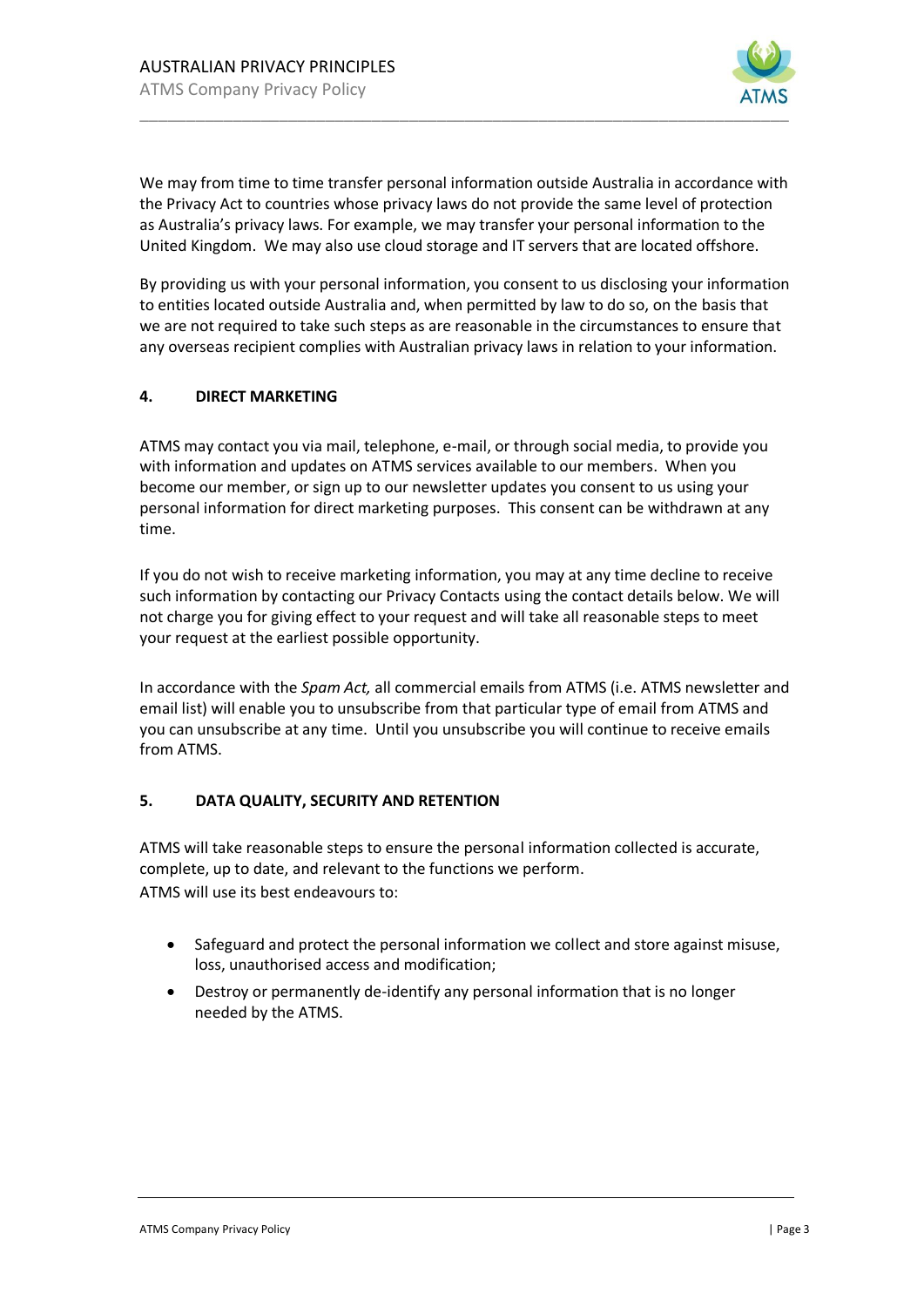

## **6. ACCESS AND CORRECTION**

ATMS will ensure individuals have a right to seek access to information held about them and to correct it if it is inaccurate, incomplete, misleading or not up to date.

Individuals can request that ATMS provides details on what personal information is held and what ATMS does with the personal information. Following the receipt of an individual's request, ATMS may provide access by allowing you to inspect the personal information held in person, or by providing you with copies of the personal information (depending on the circumstances).

If you can show ATMS that the personal information held is inaccurate, incomplete, misleading or not up to date, ATMS will take reasonable measures to amend the personal information.

Access to personal information can be refused in a number of situations such as where the request is frivolous, or where providing access would be in breach of the law, would pose a threat to health and safety or would unreasonably interfere with another person's privacy.

If access is refused, we will provide you with reasons for this refusal.

#### **7. ANONYMITY**

ATMS will:

- Give stakeholders the option of not identifying themselves when completing evaluation forms or opinion surveys;
- Where possible make the use of pseudonyms when publishing articles and other online material that may contain personal information; and
- Not adopt any identifiers that may be provided, as our own.

#### **8. MAKING INFORMATION AVAILABLE TO OTHER ORGANISATIONS**

Subject to elsewhere noted in this Policy, ATMS can:

- Only release personal information about a person with that person's express permission. For personal information to be released, the person concerned must sign a release form and return to ATMS. The ATMS contact details are outlined below.
- Release information to third parties where it is requested by the person concerned.

#### **9. THIRD PARTY WEBSITES**

The ATMS website contains links to third party websites. ATMS does not take responsibility for any privacy practices or privacy policies of those other websites. It is recommended you check the privacy policies of any third party websites.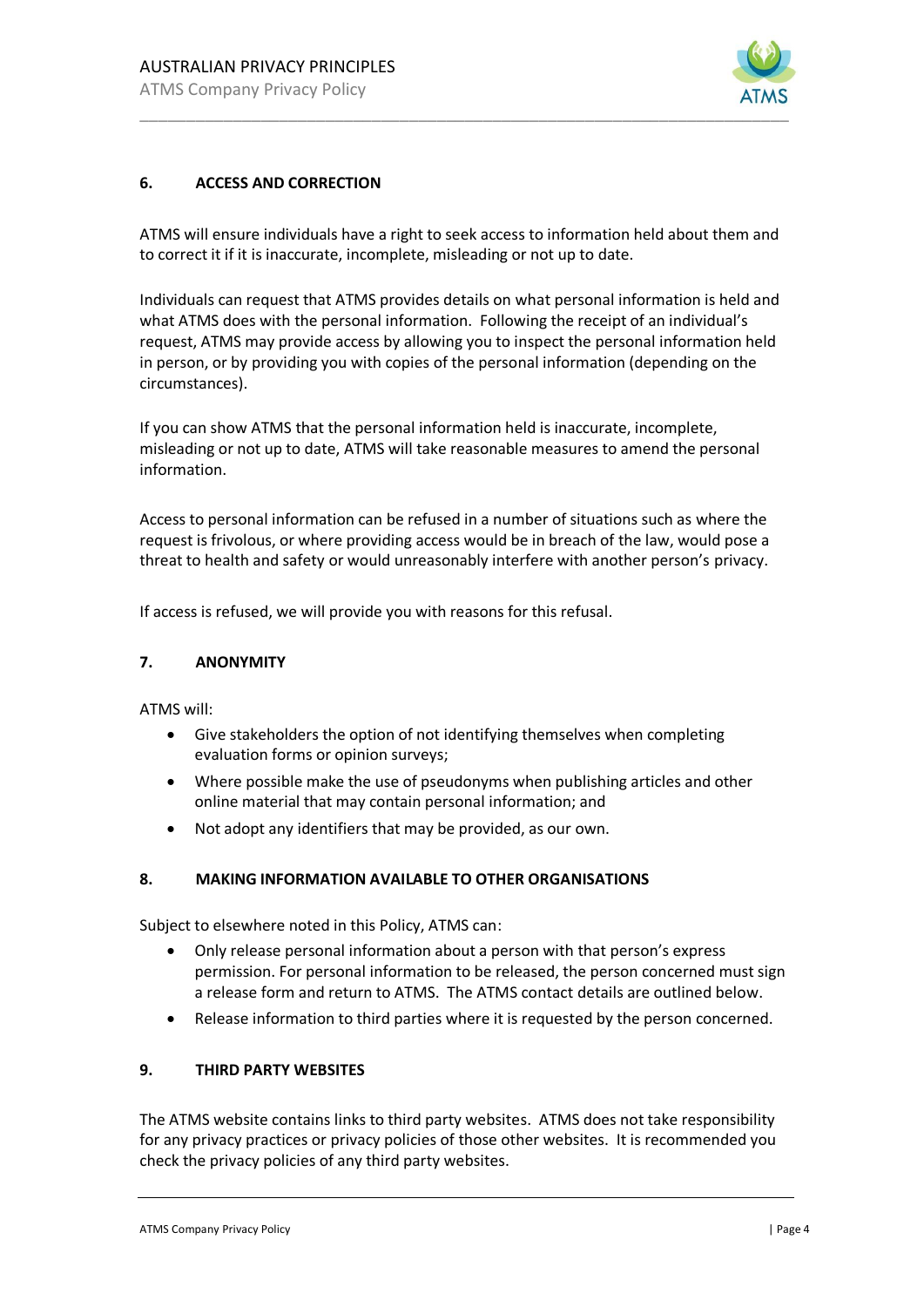

## **10. ATMS WEBSITE AND COOKIES**

When you visit the ATMS website, we may collect certain information from you such as the operating system, browser type, the time, date and server address. This information is used in an aggregated manner to enable us to analyse how people use our site, so that we can improve our customer service and help us to make our website easier and more efficient to use. A cookie is a small file which remains on your computer and contains the information collected. Cookies cannot identify the individual user, just the computer used.

If you do not wish to use cookies, settings can be adjusted on your internet browser to enable you to reject cookies or receive notification when they are being used. If you decide not to display cookies, it may mean that you are unable to gain access to all content and facilities on our website.

#### **11. COMPLAINTS RESOLUTION**

ATMS is committed to providing members and other parties whose personal information we hold, a fair, transparent and responsible system for handling complaints.

If at any time you have any complaints in relation to privacy or the operation of this Policy, please contact our Privacy Officer [or insert other position] at one of the contact points referred to below. We will seek to address any concerns that you have through our complaints handling processes, but if you wish to take matters further you may refer your concerns to the Office of the Australian Information Commissioner.

#### **12. CHANGES TO THIS POLICY**

At ATMS we are constantly reviewing our policies and statements in an attempt to keep up to date with legal developments and industry expectations. Subsequently, we may change or withdraw this policy from time to time as the need arises without notice or consultation.

#### **13. CONTACT US**

If you seek any further information from ATMS about this privacy policy, please contact our Privacy Officer, Karen Seaton at one of the contact points below:

- [info@atms.com.au](mailto:info@atms.com.au)
- Suite 12, 26 Bank Street, Meadowbank NSW 2114
- PO Box 1027, Meadowbank NSW 2114
- Telephone: +61 2 8878 1500
- Facsimile: +61 2 98097570